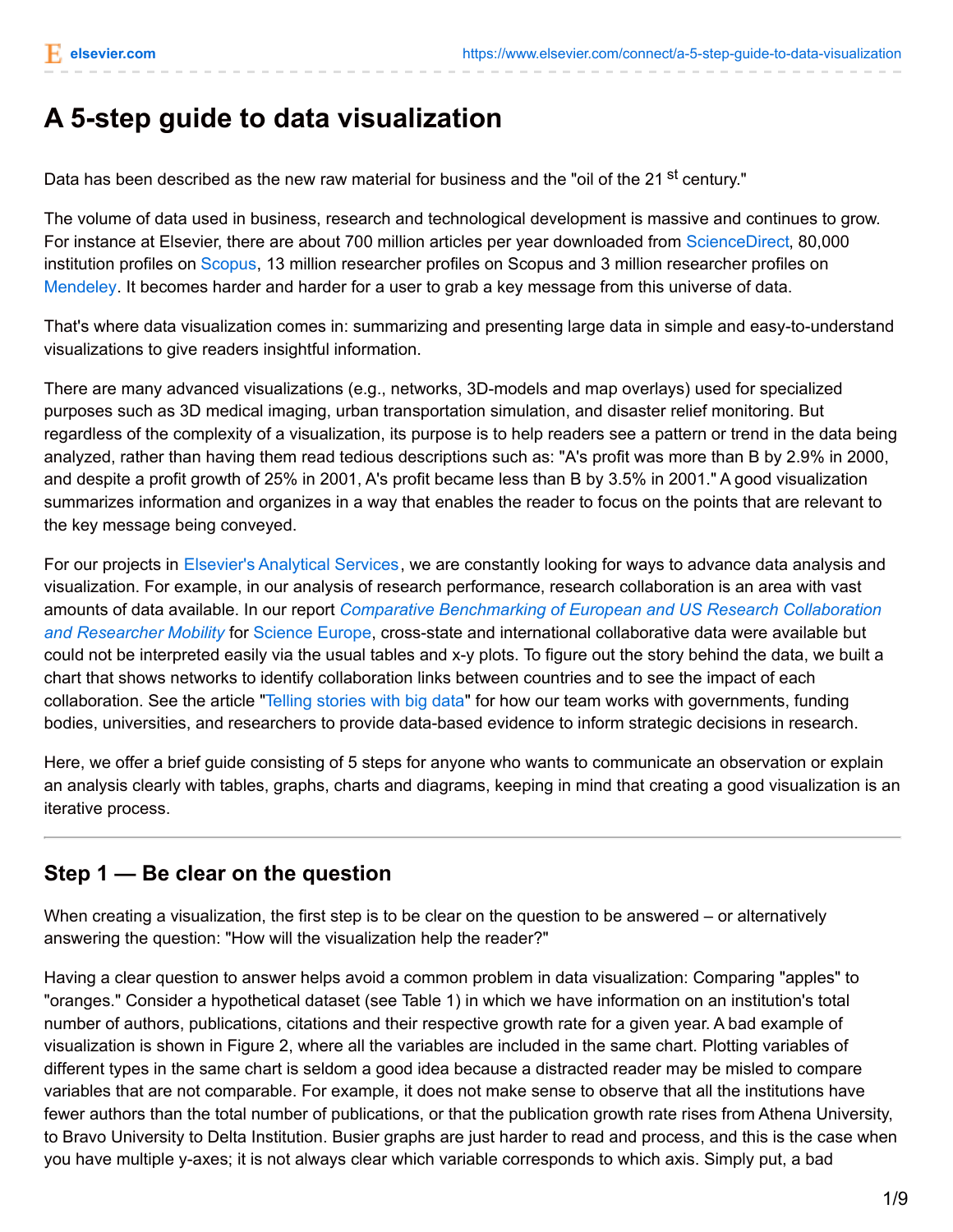visualization confuses rather than clarifies.

| <b>Name</b>          | Number of<br>authors | Total<br>publications | <b>Total</b><br>citations | Author growth<br>rate | <b>Publication</b><br>growth rate | <b>Citations</b><br>growth rate |
|----------------------|----------------------|-----------------------|---------------------------|-----------------------|-----------------------------------|---------------------------------|
| Athena<br>University | 1,000                | 3,000                 | 3,100                     | 2.8%                  | 5.2%                              | 7.2%                            |
| Bravo<br>University  | 1,200                | 7,890                 | 9,000                     | 2.5%                  | 10.1%                             | 3.3%                            |
| Delta<br>Institute   | 500                  | 800                   | 670                       | 1.2%                  | 12.4%                             | 5.5%                            |

#### **Table 1 – Example of three records in the hypothetical dataset**



#### **Figure 1 – A bad visualization confuses rather than clarifies. This one has too many variables.**

# **Step 2 — Know your data and start with basic visualizations**

The next step after identifying the visualization's objective is building a basic diagram –this can be a bar chart, line chart, flow chart, scatterplot, surface plot, map, networks, and more – depending on what data are available. In the course of identifying the key message or messages the chart should convey, we must be clear about several things:

- What variables are we trying to plot?
- What do the x-axis and y-axis refer to?
- Does the size of data points mean anything?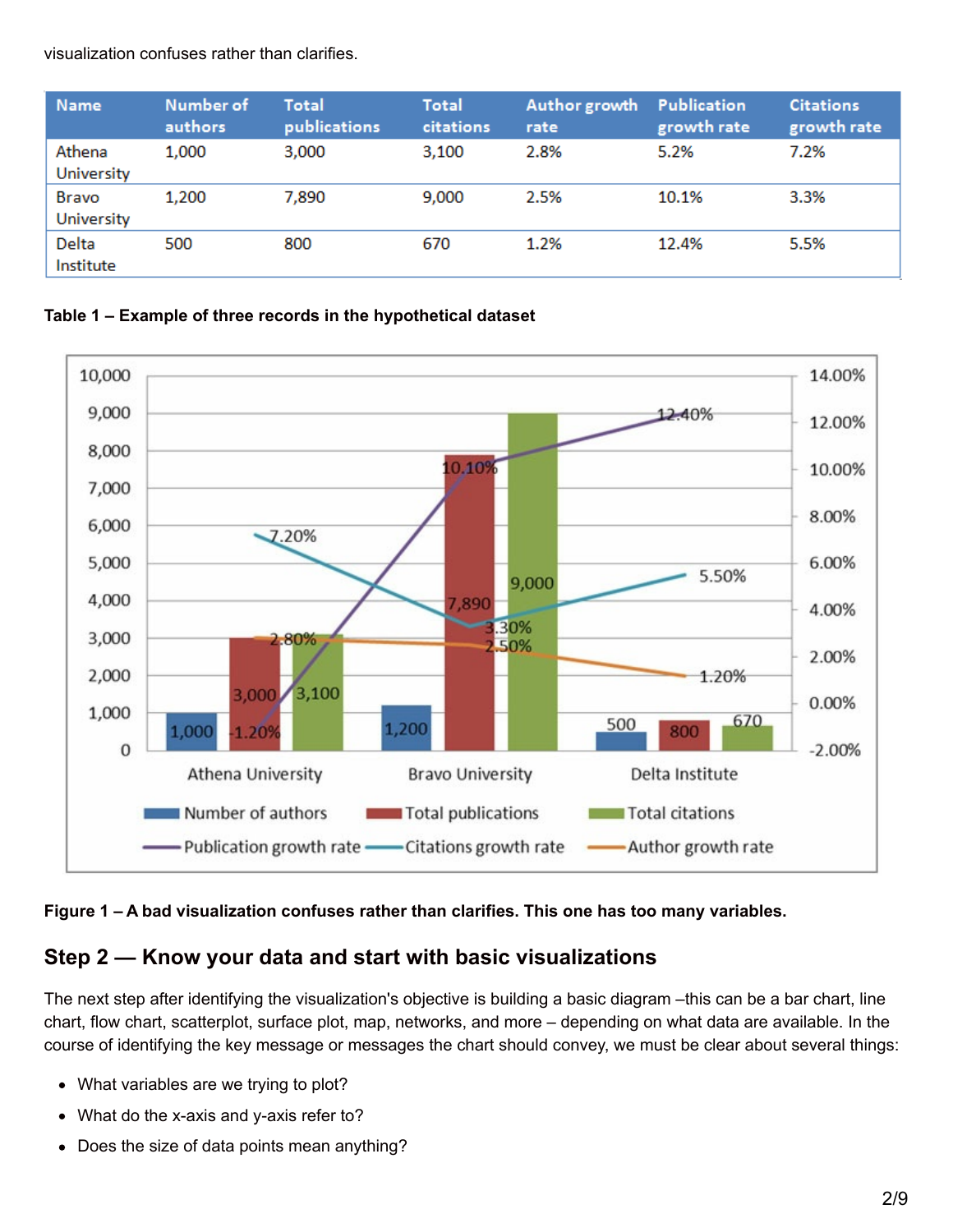- Does the color in the chart mean anything?
- Are we trying to identify trends over time or correlation between variables?

While some people use different chart types interchangeably, it is not a best practice; different charts are best used to show different types of information. Line charts, for example, are most useful for showing trends over time, or potential correlation between two variables. When there are many data points in your dataset, it may be easier to visualize the data using a scatterplot instead. Histograms, on the other hand, show the distribution of the data, and the shape of the histogram can change depending on the size of the *bin width*, as can be seen in Figure 1. (When making a histogram, you are essentially making a bar chart that shows how many data points fall into a certain range. That range is called the bin width.)



**Figure 2 – The shape of the histogram changes when the size of the bins is changed.** A bin width with too narrow an interval range (for example, one that includes just 10 variables as opposed to 500) may result in too much variation, causing the viewer to "miss the forest for the trees."

Also, as you will see, you may decide to refine or change the chart type once you complete the next step.

# **Step 3 — Identify messages of the visualization, and generate the most informative indicator**

Consider a different hypothetical dataset of publication details of a particular institution shown in Table 2. The most important step in visualization is to know the dataset well and what each variable represents. The simple sorted table reads that for Subject A, the institution published 633 articles, which accounts for 39% of all articles in the institution; for the same period this subject represents 44% of all articles published globally where 27,738 articles were published. Note, however, in this case the percentages in column (B) add up to more than 100% as some articles are tagged in multiple subject areas.

In this example, we want to know how much the institution publishes in each subject area. While the number of publications is a useful indicator, it becomes more informative when positioned in the context of: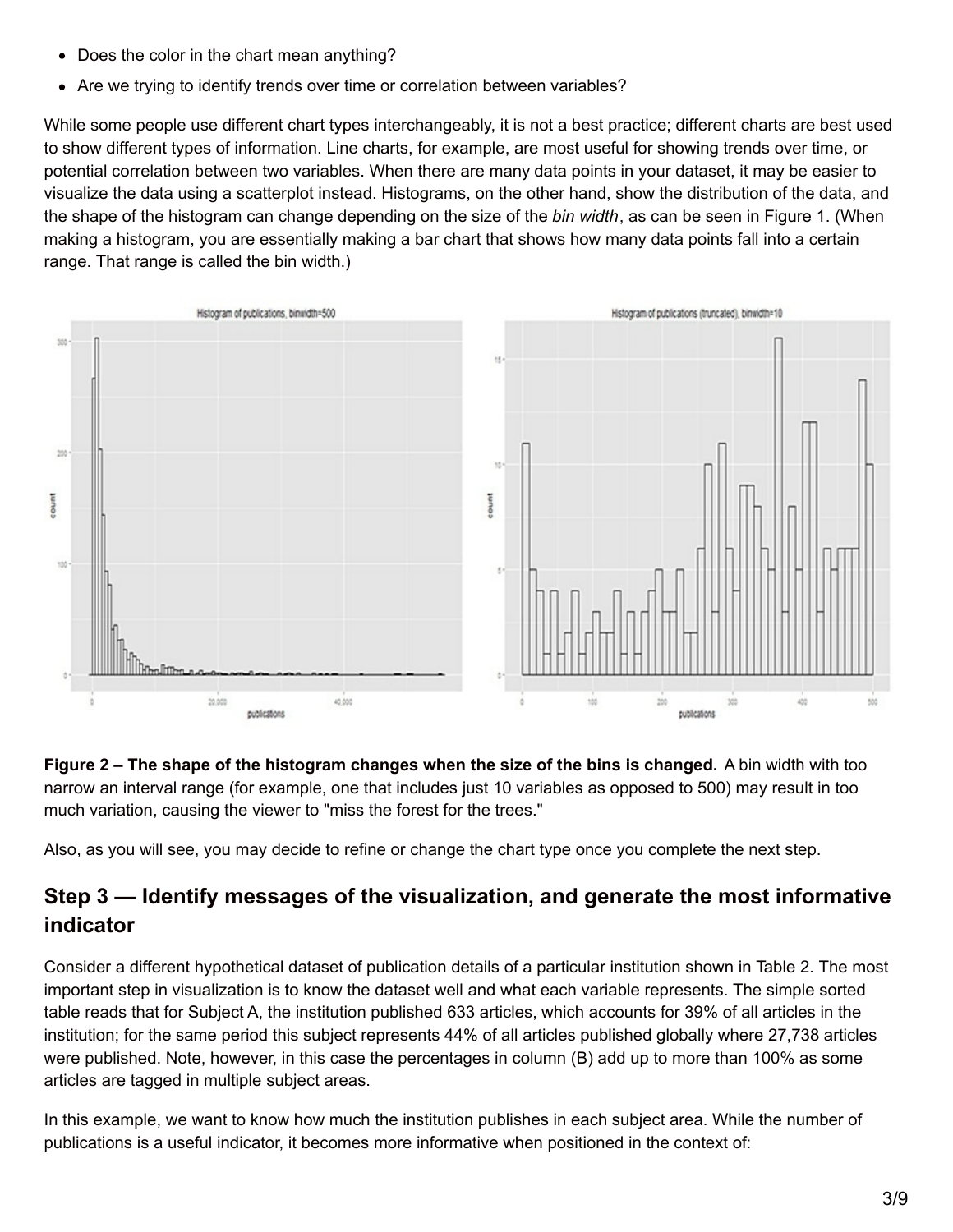- 1. The total research output of the institution, represented in column B, and
- 2. The global activity of that subject.

Hence, we can generate a relative activity index (RAI) where a value of 1.0 indicates that an institution's research activity in a field corresponds exactly with global activity in that field; an RAI higher than 1.0 implies a greater emphasis while lower than 1.0 represents a lesser focus as compared to the world. To generate this indicator, we divide the value in column (B) by column (D) in Table 2.

|                  | (A)                 | (B)                       | (C)          | (D)                 | (E)                                      |
|------------------|---------------------|---------------------------|--------------|---------------------|------------------------------------------|
| <b>Subject</b>   | <b>Publications</b> | <b>Publication</b><br>(%) | <b>World</b> | <b>World</b><br>(%) | <b>Relative</b><br><b>Activity Index</b> |
| <b>Subject A</b> | 633                 | 39%                       | 27,738       | 44%                 | 0.88                                     |
| <b>Subject B</b> | 579                 | 35%                       | 15,718       | 25%                 | 1.43                                     |
| Subject C        | 247                 | 15%                       | 10,759       | 17%                 | 0.89                                     |
| <b>Subject D</b> | 227                 | 14%                       | 12,012       | 19%                 | 0.73                                     |
| <b>Subject E</b> | 149                 | 9%                        | 7,907        | 13%                 | 0.73                                     |
| <b>Subject F</b> | 76                  | 5%                        | 3,563        | 6%                  | 0.83                                     |
| <b>Subject G</b> | 67                  | 4%                        | 1,439        | 2%                  | 1.8                                      |
| <b>Subject H</b> | 39                  | 2%                        | 1,191        | 2%                  | 1.27                                     |
| <b>Subject I</b> | 38                  | 2%                        | 1,672        | 3%                  | 0.88                                     |
| Subject J        | 33                  | 2%                        | 1,051        | 2%                  | 1.22                                     |

Table 2 - Generate a new indicator, the relative activity index, by dividing column (B) by column (D).

# **Step 4 — Choose the right chart type**

Now, we can plot the relative activity index in a radar plot for comparison, with the attention focused on the subjects that have the highest (or lowest) relative activity index. For instance, subject G has the highest activity index (at 1.8); however, the total world publication in this subject is much smaller as compared to the other subjects. This cannot be seen in the radar plot (see Figure 3). Another limitation of the radar plot is that it suggests a connection between the axes when in this case there is none (subjects are not connected to each other in any way).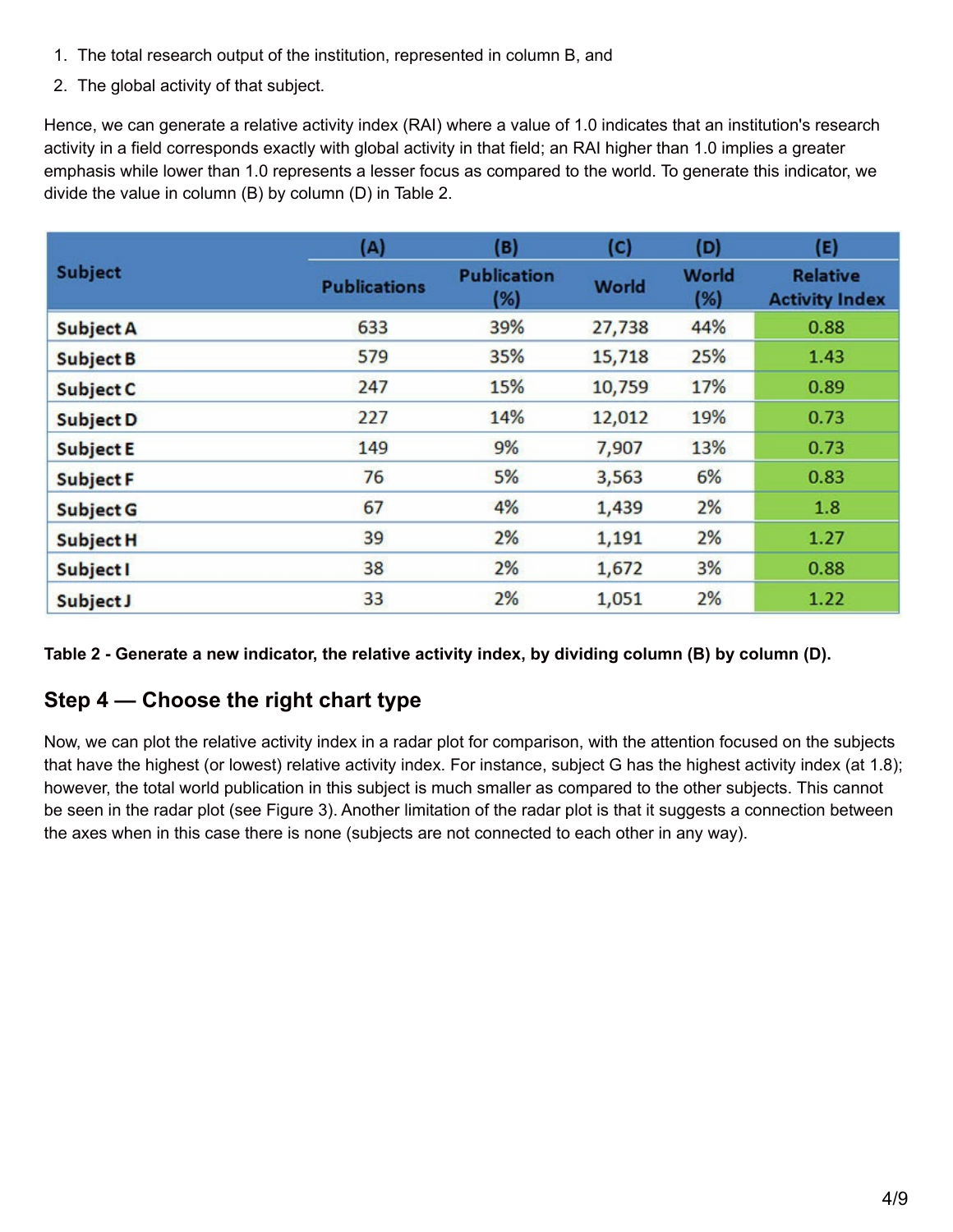

#### **Figure 3 - Radar plot of Relative Activity Index**

Normalization (in this case RAI) is a very common and useful approach to data interpretation, but needs to be used in context in order for its viewers to make the right conclusion. In our example, identifying high focus (Subject G) on really small subject is not very meaningful.

To get a sense of where the most activity is taking place, we can combine volume and relative activity index in a single [chart](http://en.wikipedia.org/wiki/Pie_chart#Spie_chart). Using a spie chart as shown in Figure 4, we represent the volume of articles published by the area of pie slices and the relative activity index by the radius length. Note that in this case the radial axis is of quadratic scale (as compared typical linear scales used in Figure 3). Subject B now stands out with high volume (represented by the area of the pie slice) and high relative activity index (represented by the long radius length).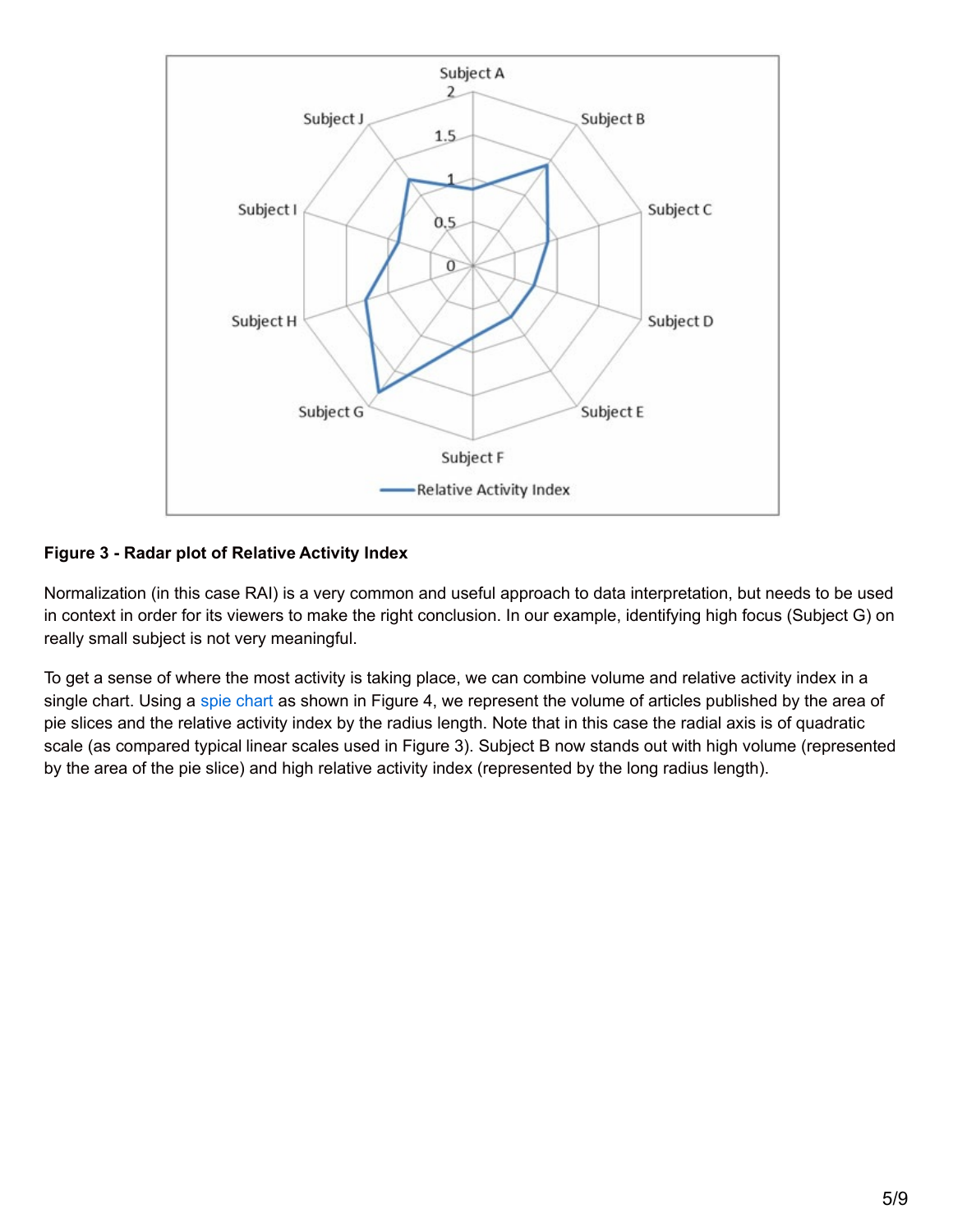

Figure 4 - Spie chart where area of pie slices represents article volume (column C) and radius length **represents the relative activity index (column E).**

# **Step 5 — Use color, size, scale, shapes and labels to direct attention to the key messages**

Measuring the length of the radius may not be easily done by eye, and in this example, since the relative activity index of 1.0 indicates that the institution's research activity in a field corresponds exactly with global activity in that field, we can guide our readers by including the reference value of 1.0 (represented by red dotted circle) in Figure 5. Subjects whose radius exceeds the reference line can then be identified easily.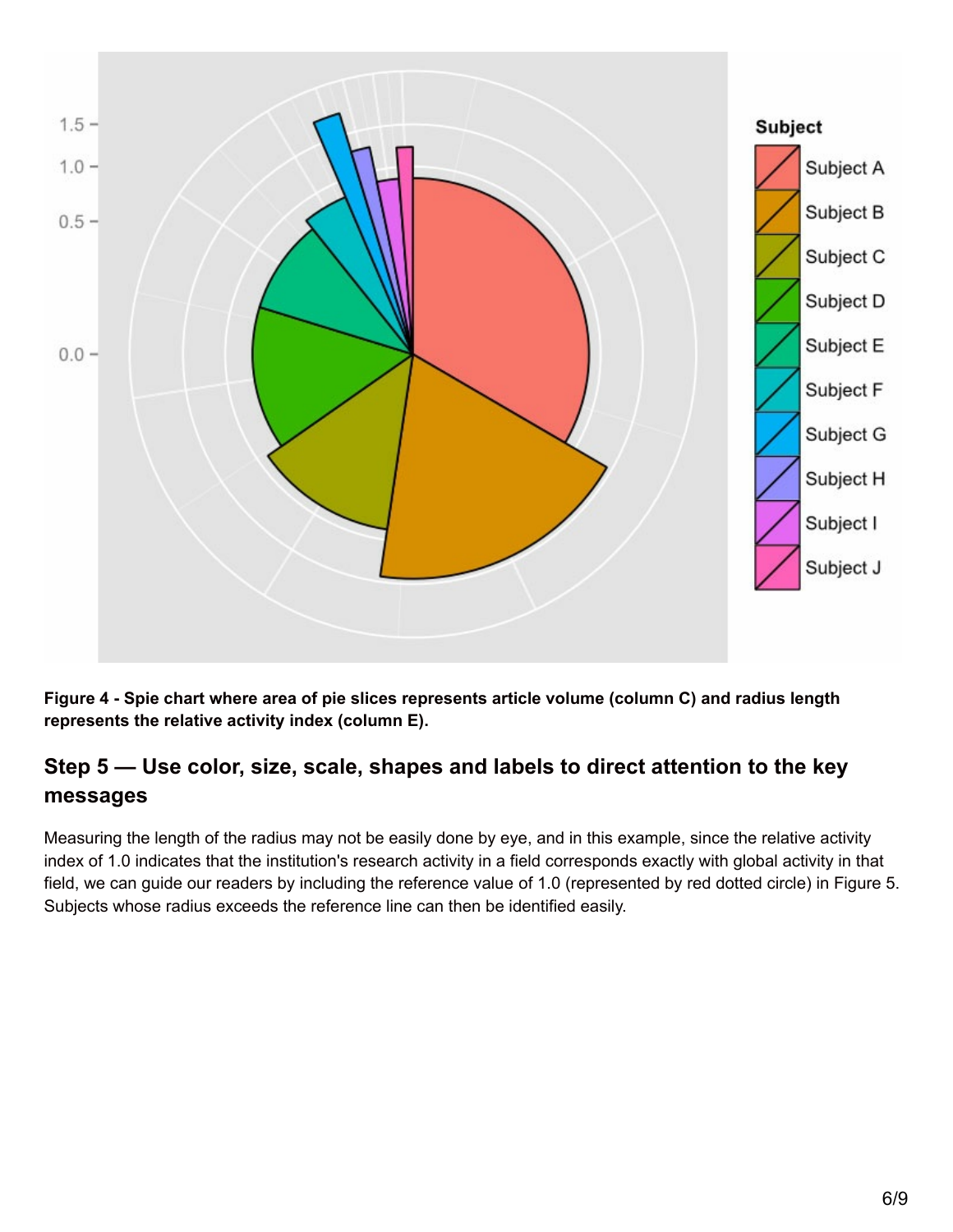

#### **Figure 5 – Spie chart with reference value of relative activity index.**

We can further help readers identify the subjects with the most publications using the color of the pie slices to vary based on the publication volume, as shown in the legend. The corresponding subjects can then be labeled clearly for easy identification (see Figure 5).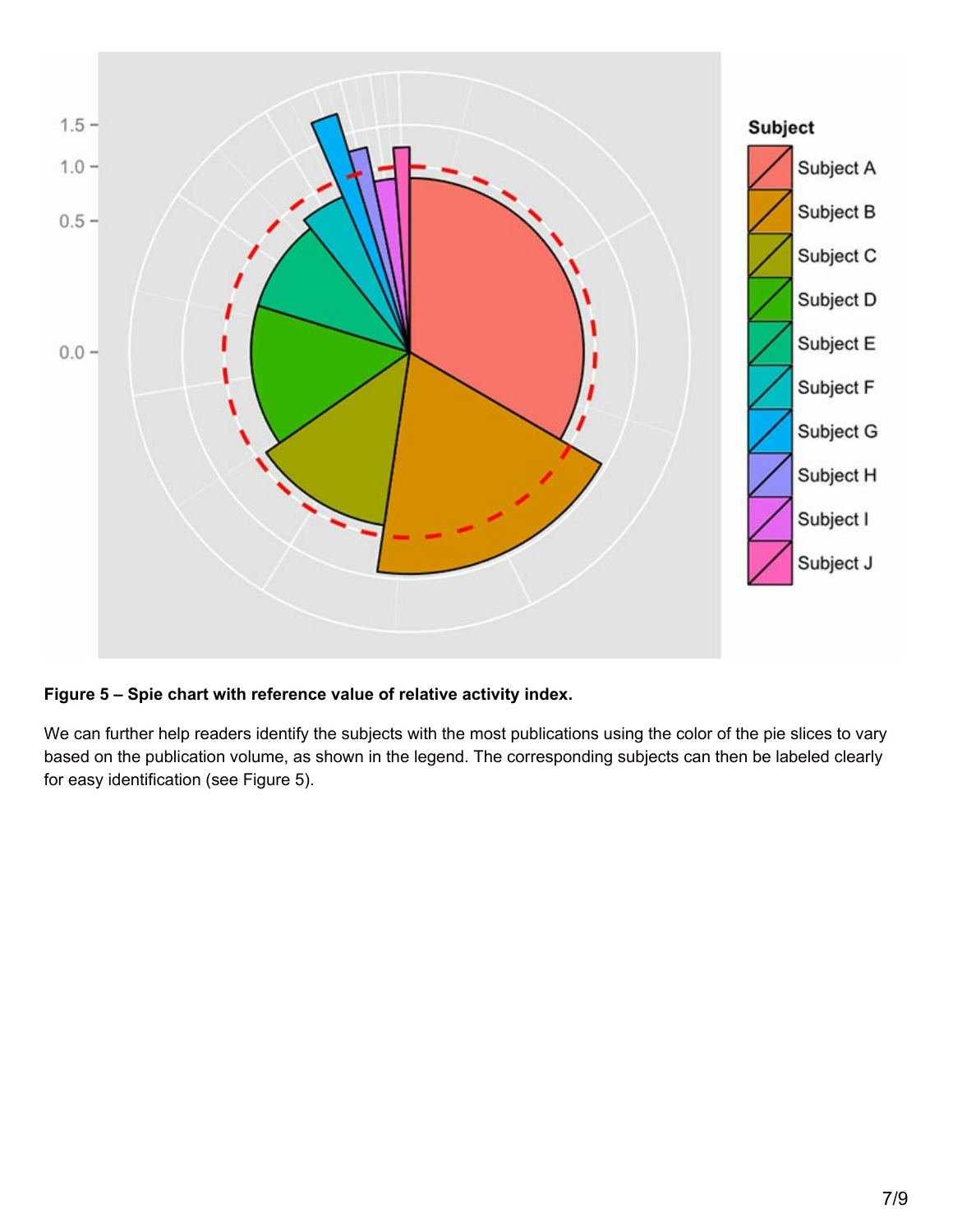



# **Conclusion**

There are many ways to visualize data, new tools and chart types appear constantly, and each strives to create more attractive and informative charts than before. We suggest focusing on the principle that a visualization should clarify and summarize the key message rather than confusing and overloading the reader with superfluous information.

# **Elsevier Connect Contributors**

#### Georgin Lau, MS

[Georgin](http://sg.linkedin.com/in/georginlau) Lau, Content & Analytics Product Manager for Elsevier APAC, is based in Singapore and focuses on the APAC Analytics market. She holds a master's degree in statistics from the National University of Singapore and is also a visualization expert who seeks to present data in the most understandable way. One of her current projects is the research assessment study on the discipline of brain research. Prior to joining Elsevier, she worked on many Singapore and overseas government projects as a consultant.



Dr.